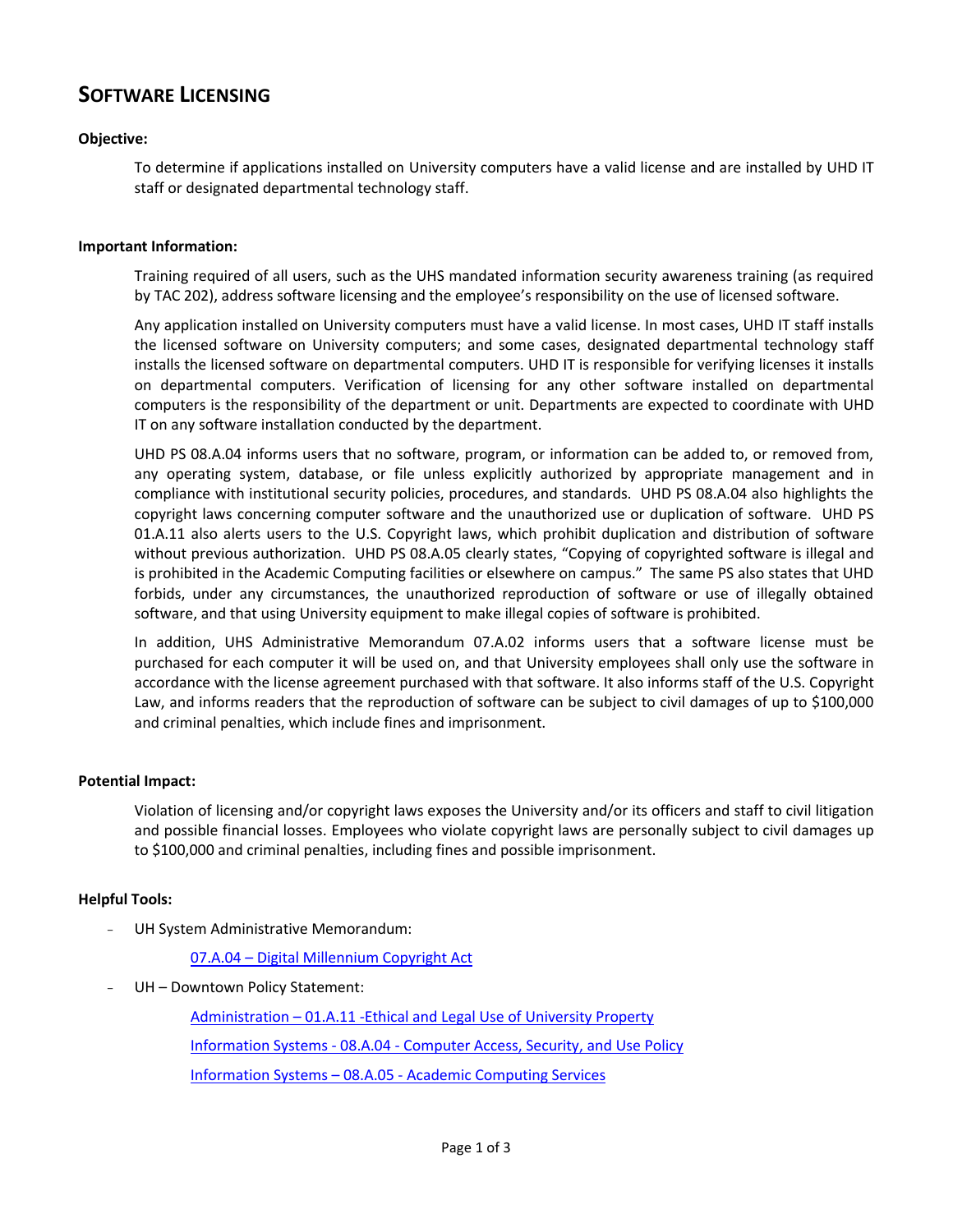- UHD Website:

Desktop Computing Project R[eference "Standard Software Applications"](http://www.uhd.edu/computing/helpdesk/uhdp.html)

[Software Installation Request](http://www.uhd.edu/computing/acl/SoftwareInstallationRequest.html)

Other(s):

[Texas Administrative Code](http://info.sos.state.tx.us/pls/pub/readtac$ext.ViewTAC?tac_view=5&ti=1&pt=10&ch=202&sch=C&rl=Y) – Chapter 202 – Subchapter C (TAC 202 C)

# **Contacts:**

| Jon Garza      | Help Desk             |  |  |
|----------------|-----------------------|--|--|
| garzaj@uhd.edu | help@uhd.edu          |  |  |
| 713-221-8950   | 713-221-8540 or x3000 |  |  |
| S701           | <b>S700</b>           |  |  |

#### **Frequently Observed Weaknesses/Deficiencies:**

- Applications installed on University computers by employees as opposed to UHD IT staff or designated departmental technology staff
- Applications without a valid license installed on University computers
- Unauthorized reproduction of software
- Use of illegally obtained software
- Use of University equipment to make illegal copies of software

#### **Best Business Practices:**

- 1. Only authorized University personnel verify and install licensed software on University computers.
- 2. The addition or removal of all software, programs, or information to/from any operating system, database, or University file as authorized by appropriate management and in compliance with institutional policies, procedures, and standards.